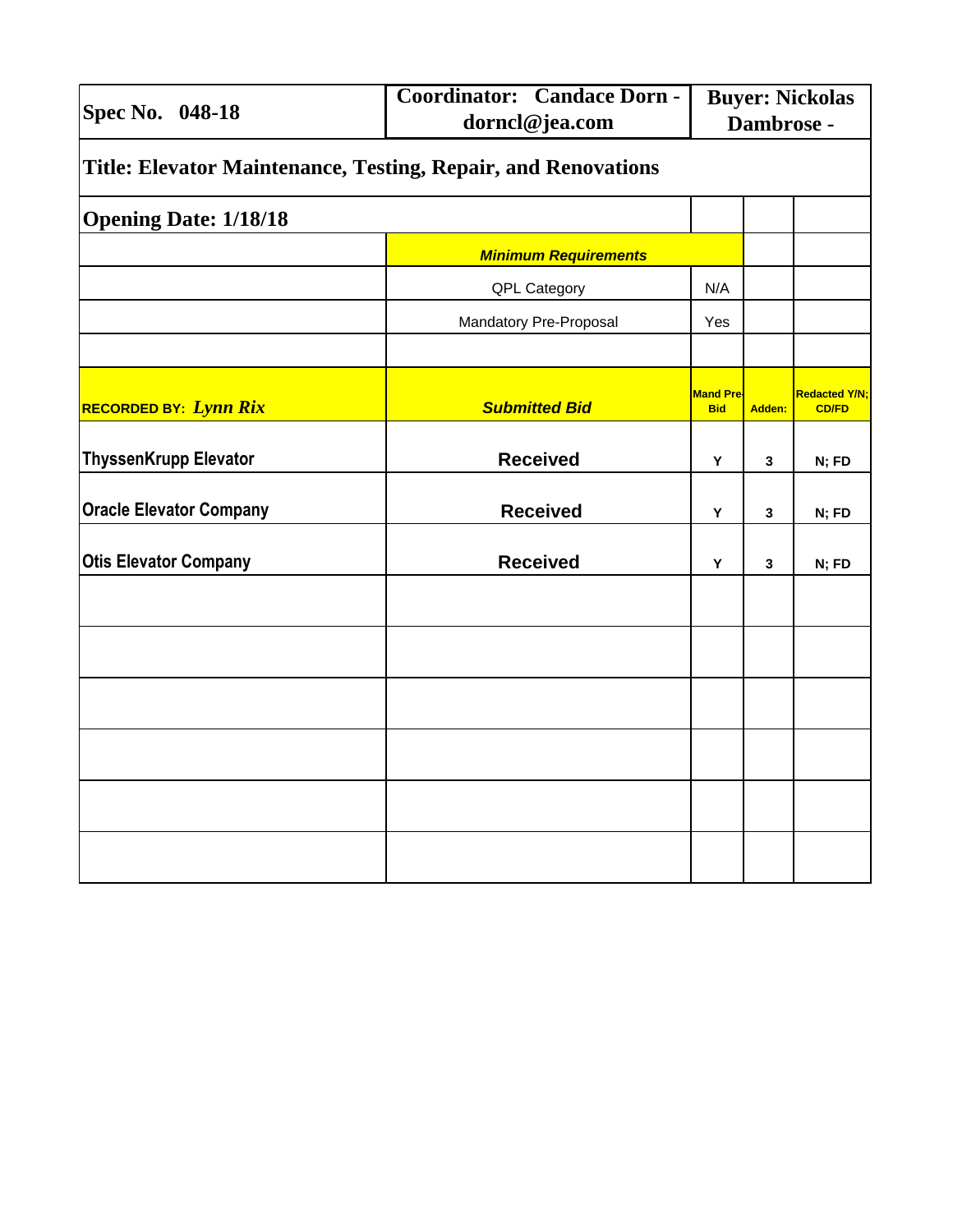| Spec No. 050-18                                                                                                                | <b>Coordinator: Thurman</b><br><b>McGlothlin</b> | <b>Buyer: Nathan</b><br>Woyak  |              |                                      |
|--------------------------------------------------------------------------------------------------------------------------------|--------------------------------------------------|--------------------------------|--------------|--------------------------------------|
| Title: Purchase of Twenty Three (23) New Current Model Year One Ton, Diesel,<br><b>Standard Cab Dually, 4x2 Utility Trucks</b> |                                                  |                                |              |                                      |
| <b>Opening Date: 1/18/18</b>                                                                                                   |                                                  |                                |              |                                      |
|                                                                                                                                | <b>Minimum Requirements</b>                      |                                |              |                                      |
|                                                                                                                                | QPL Category                                     | N/A                            |              |                                      |
|                                                                                                                                | Mandatory Pre-Proposal                           | Yes                            |              |                                      |
|                                                                                                                                |                                                  |                                |              |                                      |
| RECORDED BY: Lynn Rix                                                                                                          | <b>Submitted Bid</b>                             | <b>Mand Pre-</b><br><b>Bid</b> | Adden:       | <b>Redacted Y/N:</b><br><b>CD/FD</b> |
| <b>Coggin Ford</b>                                                                                                             | <b>Received</b>                                  | Υ                              | $\mathbf{2}$ | N; FD                                |
| Garber Ford, Inc                                                                                                               | <b>Received</b>                                  | Y                              | 3            | N; FD                                |
| <b>Duval Ford</b>                                                                                                              | <b>Received</b>                                  | Y                              | 3            | N; FD                                |
|                                                                                                                                |                                                  |                                |              |                                      |
|                                                                                                                                |                                                  |                                |              |                                      |
|                                                                                                                                |                                                  |                                |              |                                      |
|                                                                                                                                |                                                  |                                |              |                                      |
|                                                                                                                                |                                                  |                                |              |                                      |
|                                                                                                                                |                                                  |                                |              |                                      |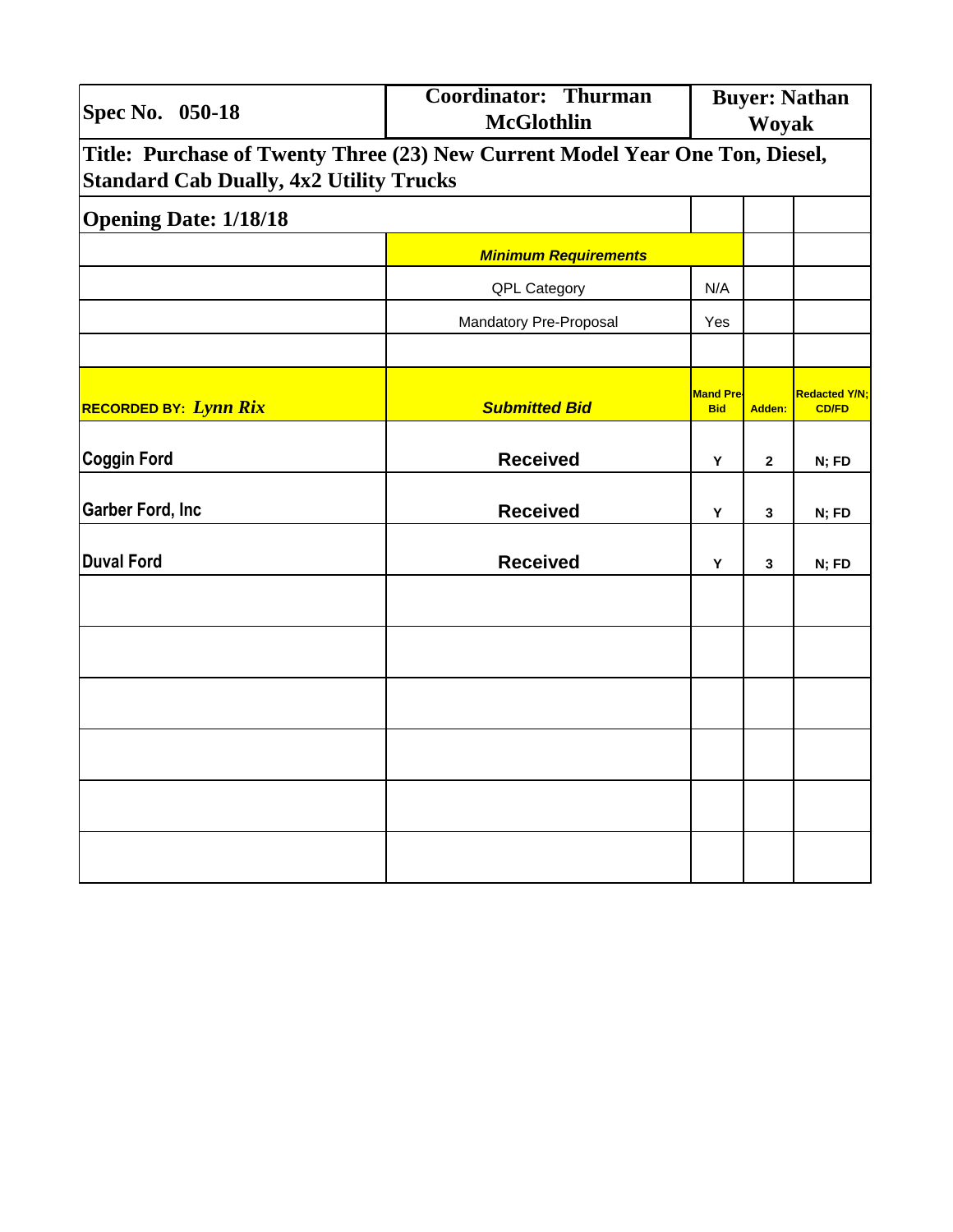| Spec No. 054-18                                                                                                                 | <b>Coordinator: Thurman</b><br><b>McGlothlin</b> | <b>Buyer: Nathan</b><br>Woyak  |        |                                      |
|---------------------------------------------------------------------------------------------------------------------------------|--------------------------------------------------|--------------------------------|--------|--------------------------------------|
| Title: Purchase of Twenty Nine (29) Half Ton New Current Model Year Standard<br><b>Cab/Super Cab/Crew Cab 4x4 Pickup Trucks</b> |                                                  |                                |        |                                      |
| <b>Opening Date: 1/18/18</b>                                                                                                    |                                                  |                                |        |                                      |
|                                                                                                                                 | <b>Minimum Requirements</b>                      |                                |        |                                      |
|                                                                                                                                 | QPL Category                                     | N/A                            |        |                                      |
|                                                                                                                                 | Mandatory Pre-Proposal                           | Yes                            |        |                                      |
|                                                                                                                                 |                                                  |                                |        |                                      |
| <b>RECORDED BY: Lynn Rix</b>                                                                                                    | <b>Submitted Bid</b>                             | <b>Mand Pre-</b><br><b>Bid</b> | Adden: | <b>Redacted Y/N:</b><br><b>CD/FD</b> |
| Garber Chrysler Dodge Truck, Inc.                                                                                               | <b>Received</b>                                  | Y                              | 3      | N; FD                                |
| <b>Duval Ford</b>                                                                                                               | <b>Received</b>                                  | Y                              | 3      | N; FD                                |
|                                                                                                                                 |                                                  |                                |        |                                      |
|                                                                                                                                 |                                                  |                                |        |                                      |
|                                                                                                                                 |                                                  |                                |        |                                      |
|                                                                                                                                 |                                                  |                                |        |                                      |
|                                                                                                                                 |                                                  |                                |        |                                      |
|                                                                                                                                 |                                                  |                                |        |                                      |
|                                                                                                                                 |                                                  |                                |        |                                      |